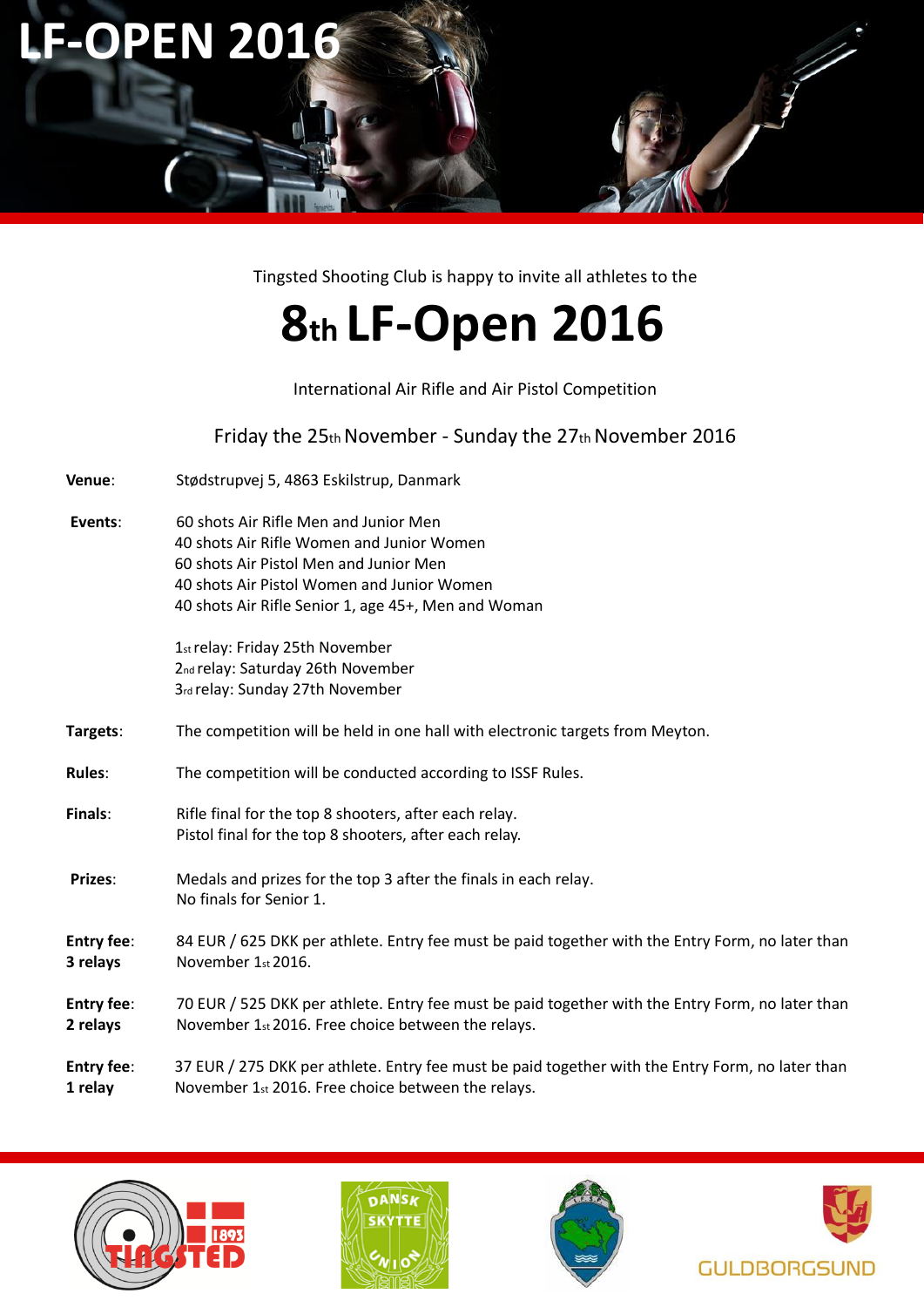# **LF-OPEN 2016**

**Catering**: It will be possible to have a light lunch at the shooting range Friday, Saturday and Sunday. Please inform us as soon as possible so that we can plan.

**Accommodation**: If you need help booking accommodation, please contact the Organising Committee.

#### Some possibilities

| Youth Hostel:         | Sakskøbing, 4990 Sakskøbing          | www.sakskoebing-vandrerhjem.dk     |
|-----------------------|--------------------------------------|------------------------------------|
| Motel:                | Højmølle Kro, 4863 Eskilstrup        | www.booking.com/motel-hojmolle-kro |
| Hotel:                | Hotel Falster, 4800 Nykøbing Falster | www.booking.com/Hotel-Falster      |
| <b>Holiday Homes:</b> | Sol og Strand                        | www.sologstrand.dk                 |
| Motel:                | Majbølle Gamle Skole                 | www.motel-majbolle.dk              |

**Payments**: All payments must be made no later than November 1st 2016.

#### **International payments:**

IBAN: DK6662200001104833 Swift code: LOBADK21 Please state the full name of the athlete that the fee relates to. **National payments:**  Lollands Bank: Reg.nr.: 6220 Konto nr.: 0001104833 Please state the full name of the athlete that the fee relates to.

# **Program**

Friday, November 25 th Free training

Saturday, November 26 th<sub>2nd</sub> Relay and finals Sunday, November  $27<sub>th</sub>$  3nd Relay and finals *Subject to change.* 

1st Relay and finals

We look forward to seeing you in Denmark!

Kind regards

Havle

Lolland-Falsters Skytteforbund Tingsted Skytteforening

leileach free

President, Carsten Klich **Carsten Click Committee, Mikael Green** Committee, Mikael Green

ein  $QUW^2$ 

Danish Shooting Union Secretary General, Tommy Sørensen